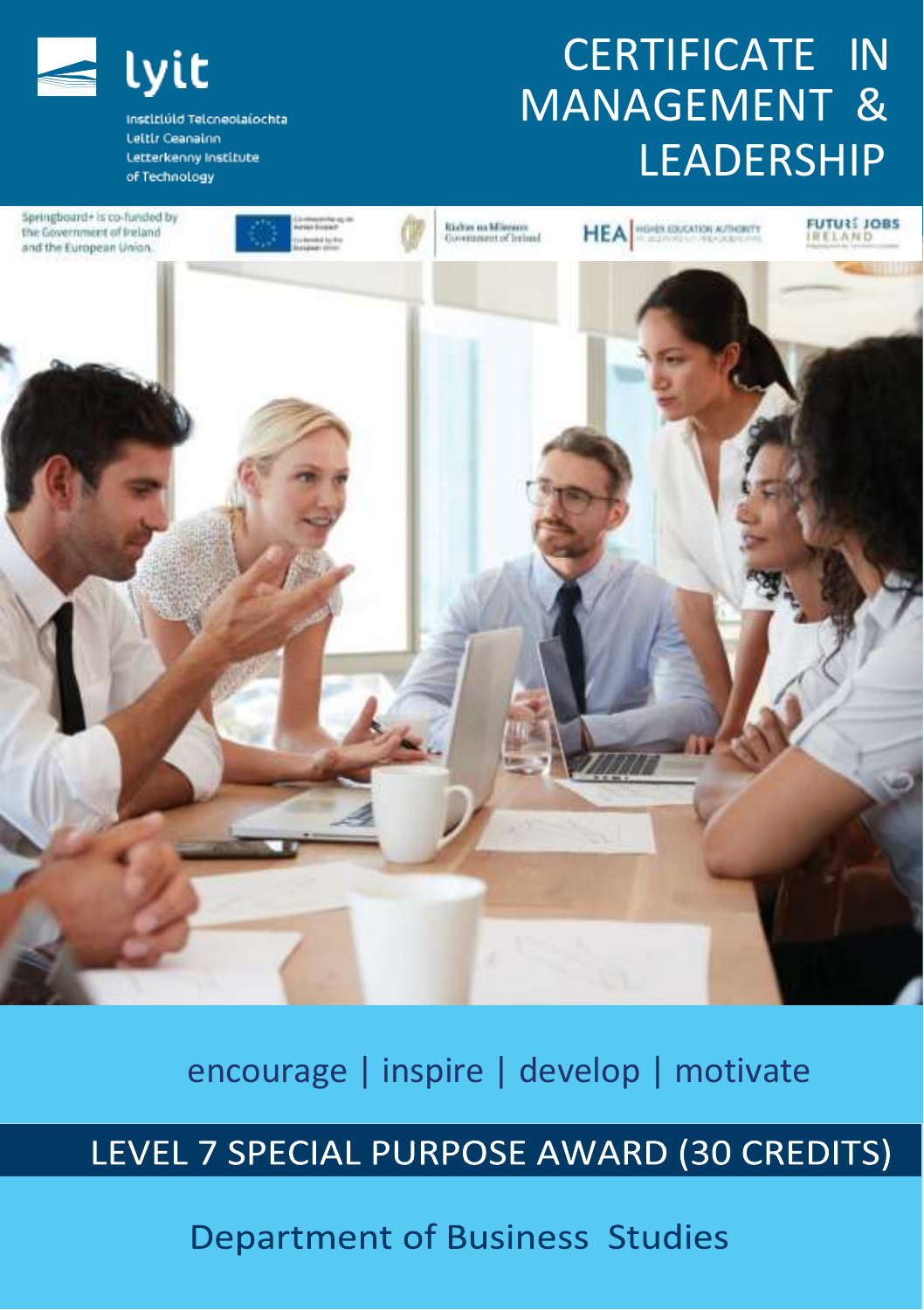## PROGRAMME OVERVIEW

This Level 7 Certificate in Management and Leadership has been designed to equip participants with the core knowledge, skills and competencies to develop as a manager and leader. It aims to support those in a supervisory or management role who may be experts in their field (e.g. retail, manufacturing, science, engineering, ICT etc), but have no prior exposure to management and leadership teachings.

This one-year part-time programme has been developed in collaboration with key employers both in the region and nationally. It will provide a practical learning experience to managers and those tasked with managing people. Participants will be provided with the foundation for examining and developing their own individual leadership style.

# COURSE STRUCTURE

This course will commence on the 25<sup>th</sup> of January, classes will be delivered on a Tuesday evening 6-9pm.

- ➢ **Management:** This module will provide learners with a basic understanding of the key functions of modern managers and a basic understanding of the key skills required by modern managers.
- ➢ **Leadership:** The aim of this module is to develop learner's leadership skills and competencies required to be a more impactful leader in their organisation.
- ➢ **Applied Learning – Work Based Learning:** The Work Based Learning module provides an experiential learning context which consolidates programme learning outcomes and integrates the programme modules.

## KEY FEATURES:

- > Level 7 programme
- > Online, flexible mode of delivery
- > Designed in collaboration with industry
- > Skill base is transferable across all industries
- > Applied Project
- > Personal and supportive approach to teaching and learning

#### IS THERE A DEMAND FOR GRADUATES WITH THESE SKILLS?

➢ The Expert Group on Future Skills Needs 'Leading the Way' Report (2020) focuses on management development for SME productivity and growth in Ireland. The report emphasises the importance of management development to the future flexibility, resilience, and growth of Irish SMEs. More than half of the managers surveyed in the report identified the importance of management and leadership skills to achieve their organisation's goals.